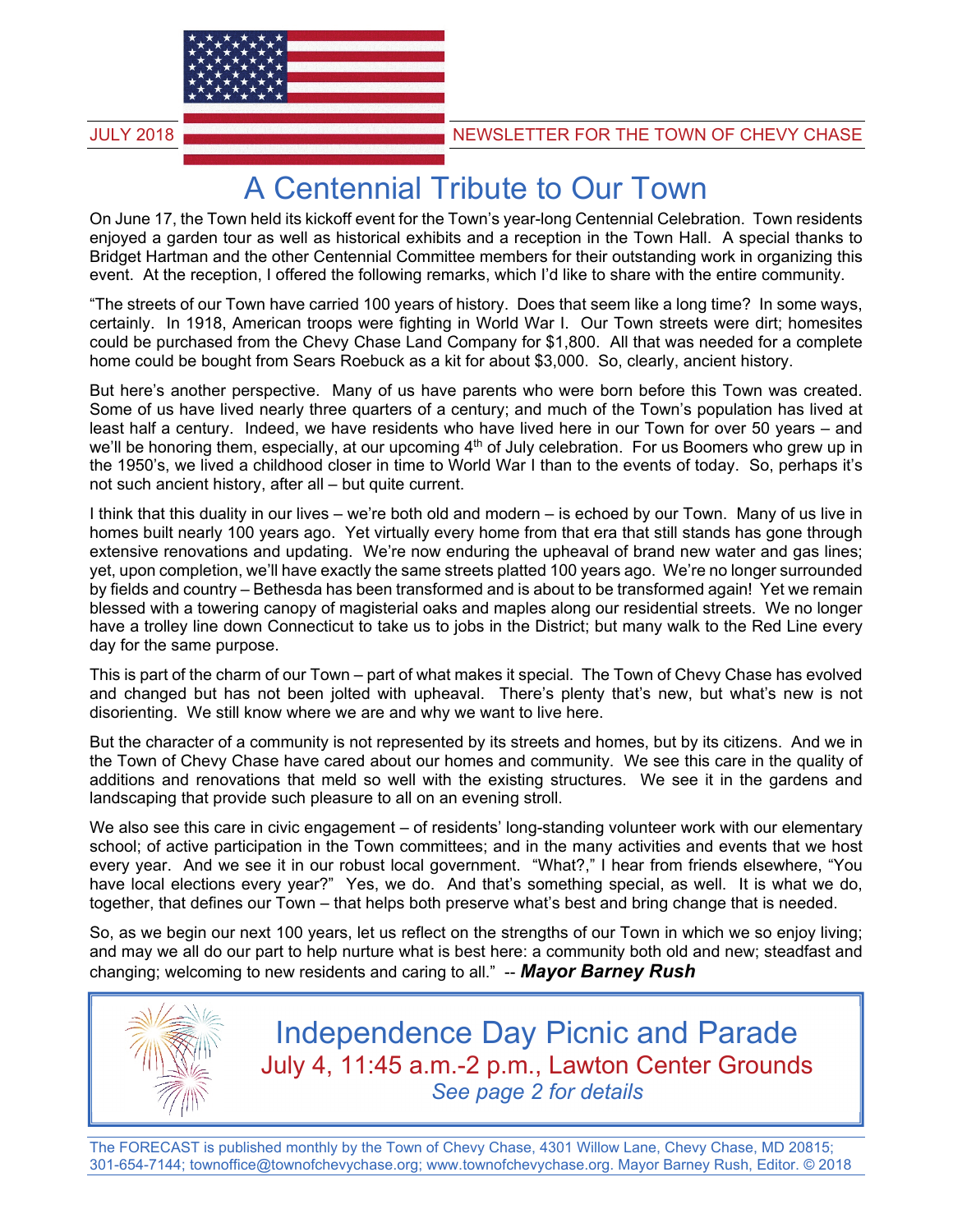# TOWN EVENTS

## A Town Centennial Independence Day Picnic & Parade July 4, 11:45 a.m. - 2 p.m., Lawton Center Grounds

#### **11:45 a.m.: Parade & Dixieland Band**

The parade begins at 11:45 a.m., led by the Dixie Land Trio. Come to the Lawton Center at 11:15 a.m. to decorate your bikes, scooters, wagons and baby carriages. The Town will provide decorating supplies.

#### **12 p.m. - 1:45 p.m.: Picnic**

Bring your appetite and picnic blanket! Enjoy Red, Hot & Blue barbeque and Ben & Jerry's ice cream. Vegetarian options are available upon request.

The reading of the Declaration of Independence is a Town 4<sup>th</sup> of July tradition. Readers of all ages will be invited to take part in this community presentation during the picnic.

#### **1 p.m.: Centennial Cake-Cutting & Salute to Long-Time Residents**

Two 100<sup>th</sup> anniversary cakes add to the afternoon's festivities for all to enjoy. The Town will recognize residents who have lived in the Town for 50 years or longer, and several will cut the first pieces of cake.

#### **12:30 p.m. - 2 p.m.: Chevy Chase on My Mind and** *My Town* **Mural**

If you missed the historical exhibits on display as part of the June 17 garden tour, stop in the Town Hall during the picnic to learn about our Town! Everyone, especially children, are encouraged to add their art work or prose to an evolving Town mural also on display in the Town Hall.

# *SAVE THE DATE*

## Calling All Rising K thru 2<sup>nd</sup> Grade Children and Parents for a Play Date in the Park

Gather together at Leland Park on a Saturday in early September for light breakfast fare, coffee, juice and milk. Rising kindergartners, and first and second graders, will get a chance to meet other neighborhood primary school-aged children before the start of the school year and reduce first-day-ofschool jitters.

New parents will have a chance to connect with "veteran" parents, ask questions and learn about what to expect as their child celebrates this special milestone. The date will be announced via Town Crier. To sign up to receive Town Crier emails, please visit the Town website (www.townofchevychase.org).



# *Centennial Snipit:* July 4<sup>th</sup>

The first Independence Day parade and picnic in the Town of Chevy Chase were held on July 3, 1993, as part of the celebration of the Town's  $75<sup>th</sup>$  anniversary. More than 300 Town residents gathered in the late afternoon at Chevy Chase Elementary School, where they decorated bikes and strollers and enjoyed a dinner of grilled hamburgers and barbeque. Families then paraded to Hillcrest Place to view the annual fireworks display at the Chevy Chase Club. A few years later the parade and picnic became a lunchtime event on July 4. Twenty-five years later, attendance at the Town's Independence Day celebration is expected to be more than double what it was in 1993.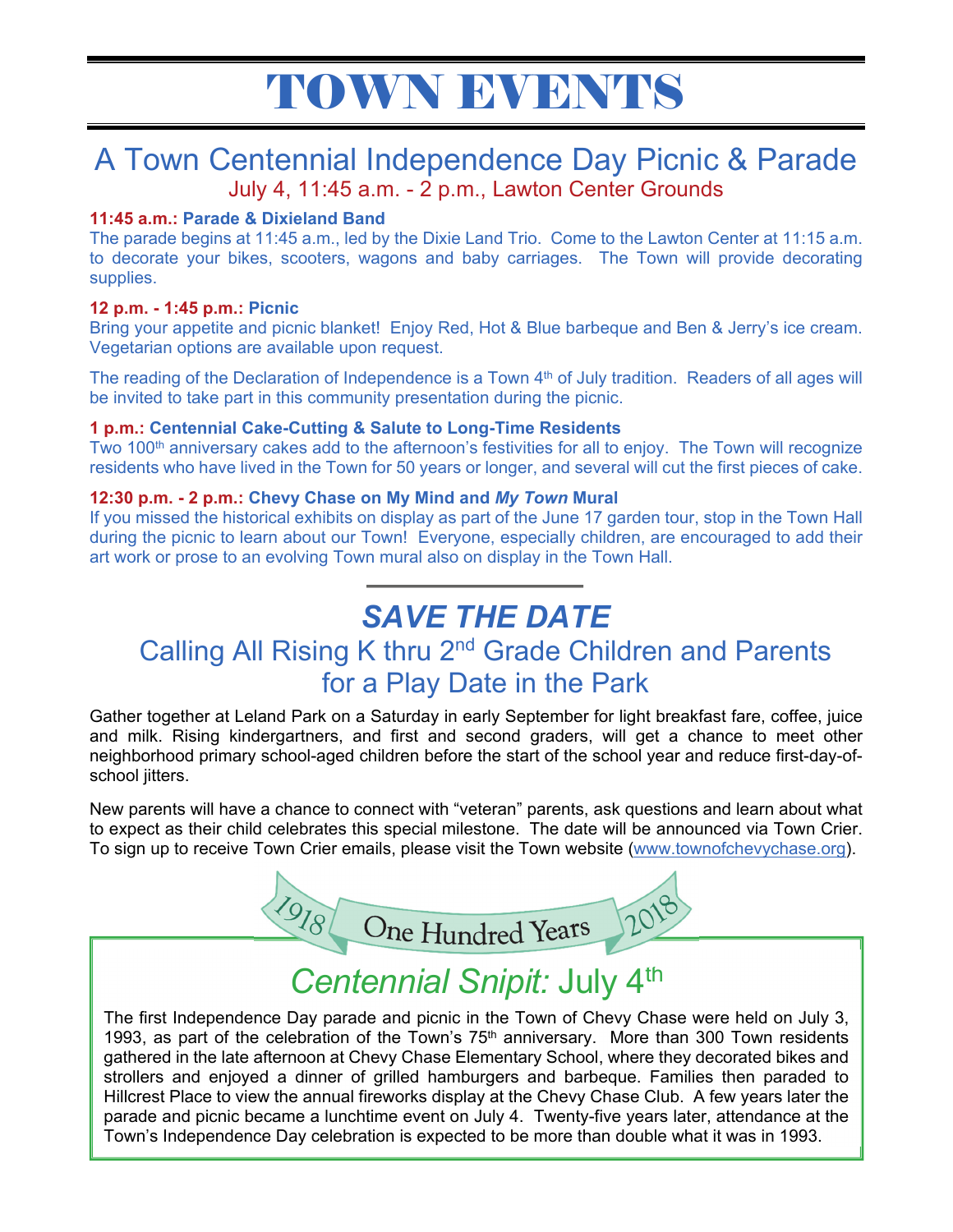# TOWN UPDATES

### Have a Wonderful Summer!

The FORECAST is not published in August, and the Town Council does not meet in August. We encourage you to visit the Town website for current Town news and information. To receive news alerts and other timely messages from the Town, we encourage you to sign up to receive Town Crier emails and Alert TOCC voice messages. Just visit the Town website and follow the prompts to sign up.

## Committee Volunteer Deadline Extended Until July 31

The Council has extended until Monday, July 31 the deadline to submit requests to serve on a Town committee or board for the coming year. Information about the various committees and boards is posted on the Town website. If you are interested in volunteering, please submit a brief note expressing interest to the Town Office. Your correspondence may be submitted by mail or e-mail to townoffice@townofchevychase.org and should include your name, address, telephone number, email address and a few sentences about why you would like to volunteer to serve.

In addition to the volunteer opportunities advertised in the June Forecast, the Town has a vacancy on the Chevy Chase Fire Department (CCFD) Board. CCFD Board members attend monthly meetings to stay informed of any issues that may affect the delivery of services to their community, and they assist with decision making about the fire station, which is owned by the CCFD board.

#### Overgrown Vegetation

As a reminder, residents are asked to keep all streets and sidewalks clear of overgrown vegetation. Please prune vegetation to ensure unobstructed sight lines for pedestrians and motorists. The Town's vegetation maintenance standards are available for review on the Town website.

### Mosquito Control

Over the past two decades, mosquitoes have gone from being a nuisance to a larger public health concern in Montgomery County. The most effective method to reduce mosquito numbers is to eliminate standing water in rain gutters, buckets, plastic covers or any other container where pests can breed.

# AROUND CHEVY CHASE

## Bethesda Outdoor Movies

#### Tuesday, July 24 - Saturday, July 28, 9 p.m., Woodmont Triangle

Enjoy five nights of blockbuster hits at downtown Bethesda's 14<sup>th</sup> annual outdoor movie series! Show times begin at 9 p.m. at the corner of Norfolk and Auburn Avenues. A limited number of chairs will be provided, and attendees are invited to bring their own lawn chairs. Admission is free.

### Bethesda Summer Concerts

Thursday evenings through July 26, 6 - 8 p.m., Veterans Park

Live music rocks downtown Bethesda on Thursday evenings through July in Veterans Park, located at the corner of Norfolk & Woodmont Aves. Admission is free.



## Bethesda Central Farm Market

#### Sundays, 9 a.m. - 1 p.m., Bethesda Elementary School

Come explore the Bethesda Central Farm Market on Sundays at Bethesda Elementary School, located at 7600 Arlington Rd. Admission is free.

**MVA On Wheels** will be in Friendship Heights from 10 a.m. until 2 p.m. on July 30, August 20, September 24, October 29, November 26, and December 17. The bus parks on Friendship Heights Boulevard adjacent to the Village Center. For more information, please call 301-656-2797.